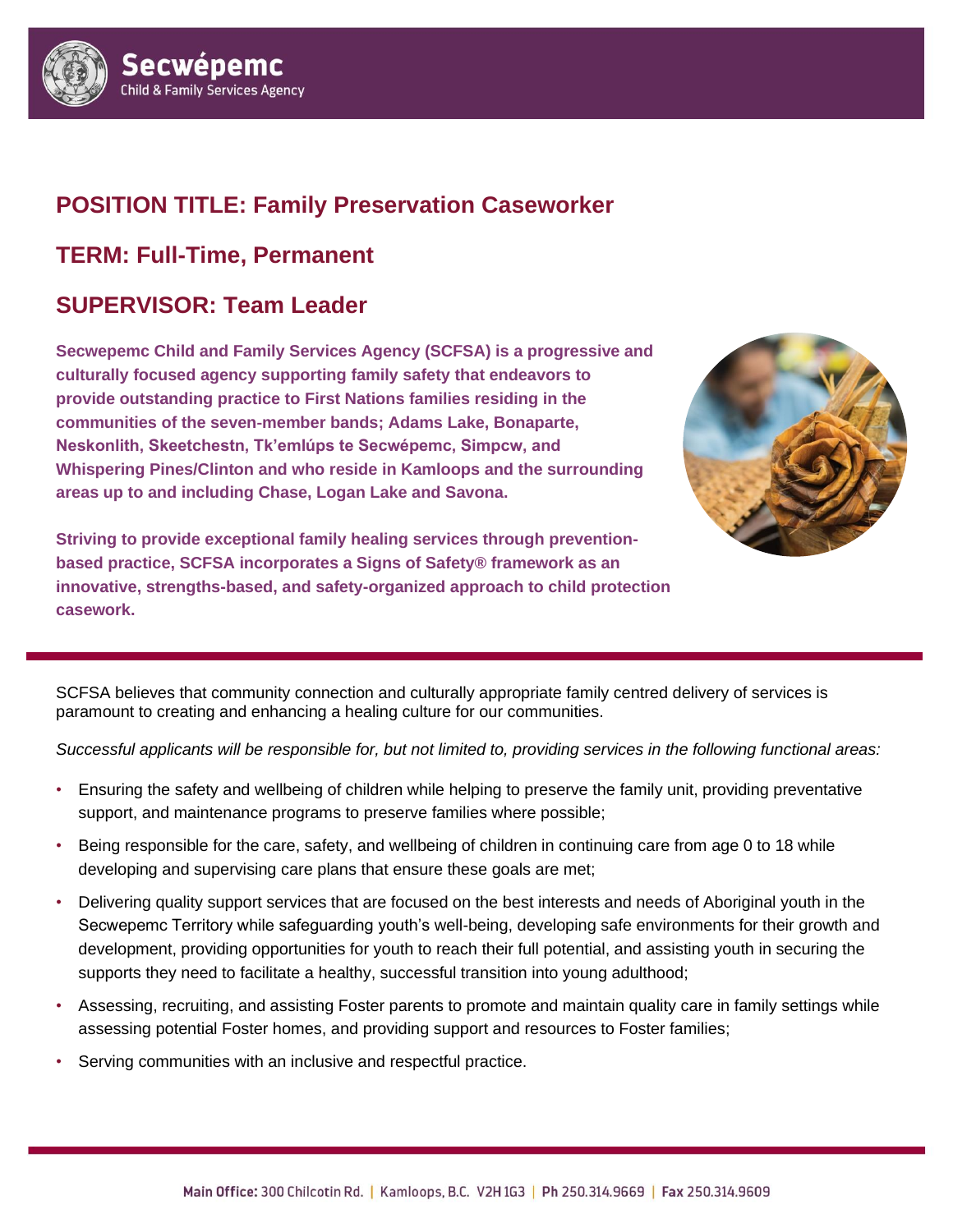

# **Qualifications:**

### **Education and Experience:**

- Bachelor's Degree in social work or degree in a related field with several years of progressive social work caseload experience involving First Nation families;
- C-6 Delegation required or eligible for full delegation (May be required to attend delegation training.);
- Minimum one-year social work experience or one-year experience with First Nations families, youth, and children. Demonstrates knowledge and understanding of current issues in Indigenous rural and urban living conditions;

#### **Skills and Abilities:**

- Knowledge of Secwepemc governance, culture, language and traditions are an asset;
- Ability to interpret and apply Provincial legislation, Agency policy and practice standards with confidence and professionalism;
- Proven ability to work independently, while establishing and maintaining effective working relationships while using integrated case management techniques and the ability to prioritize and switch gears when called for;
- Critical thinker that is creative and resourceful with families in during difficult times;
- Displays empathy and caring and works alongside families to achieve their goals;
- Knowledge of all areas of child development, and the origin and effects of child abuse and neglect in the First Nations community;
- Knowledge of Signs of Safety or Solution Focused Brief Therapy Techniques will be considered an asset;
- Good facilitation skills and ability to effectively use standard computer applications;

*The requirements listed above are provided as examples of areas of responsibility and are not intended to create limits to responsibility but to help understand the scope of these positions.*

### **Working Conditions:**

- Travel in this position is required (To: clients residences, court, communities, foster care homes, and other locations as necessary);
- This work involves families in personal crisis which may require you to lift children and to de-escalate emotional people;
- A self-care plan will be a must;